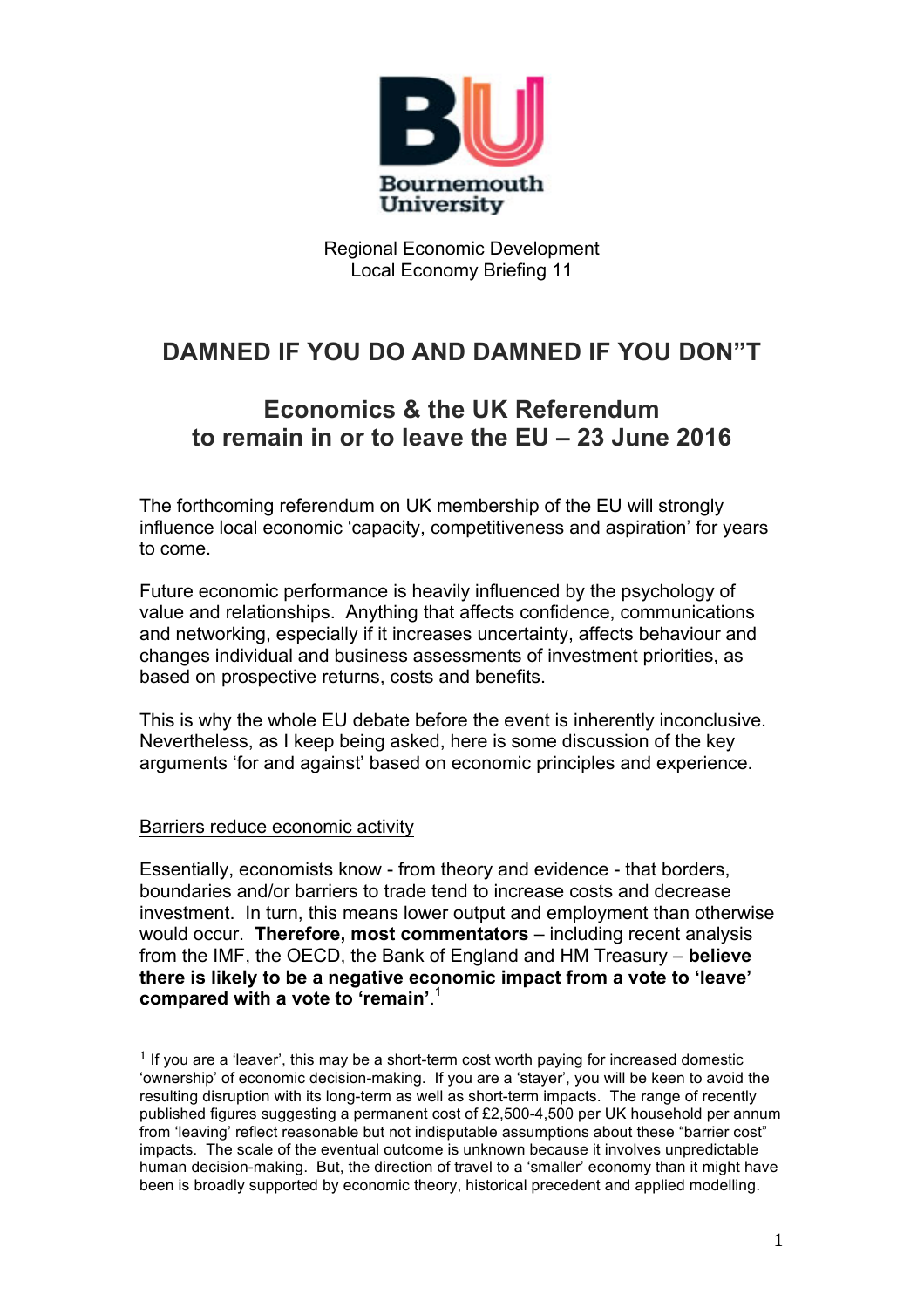

What is not clear is whether the adverse economic effects of leaving the EU (termed BREXIT – short for British exit) would have lasting impact or whether these effects might be mitigated - indeed eventually overcome - by future UK measures to support domestic development.

Importantly, a 'remain' vote is not a vote for the status quo. There will be changes affecting UK economic prospects within the EU/Euro-Zone whatever the outcome of the referendum – (others may leave the EU even as, within it, the euro-zone gets tighter).

**Whether the UK 'leaves' or 'remains', the economic development question is still how to improve UK competitiveness over time.** This largely means investments in infrastructure, skills and innovation that raise long-term productivity potential and performance.

In or out, the key UK economic problems of low productivity and a lack of competitiveness - as exposed by the UK's huge current account deficits remain to be addressed. Whether it is 'stay' or 'go', the real economic debate is about what is done about the fundamental development weaknesses. If 'we' go, there will be costs to consider but the fundamental question is the same: what sort of Dorset do we want for 2030 and beyond and what/how are we prepared to invest to make it happen?

Meanwhile, the EU debate has already affected sterling, increasing its volatility (in both directions – so far, down when BREXIT seems more likely and up when it seems less likely) and impairing financial market sentiment towards the United Kingdom generally. At the margin, this may affect trading values and volumes, at least in the short term. It will also impact relative inflation and interest rates to come. The question, then, is whether UK and local business have the will and the scale to exploit any opportunities for (short-lived) competitive advantage that emerge.

#### BREXIT will probably not save money

A key analytical conclusion is that **BREXIT would not come cheap**. Most of the UK tax-payers' money allocated to the EU will still be spent: the UK government will have to decide what to do at home for the farmers, the Cornish, for supported businesses and others who now receive significant flows "from Brussels".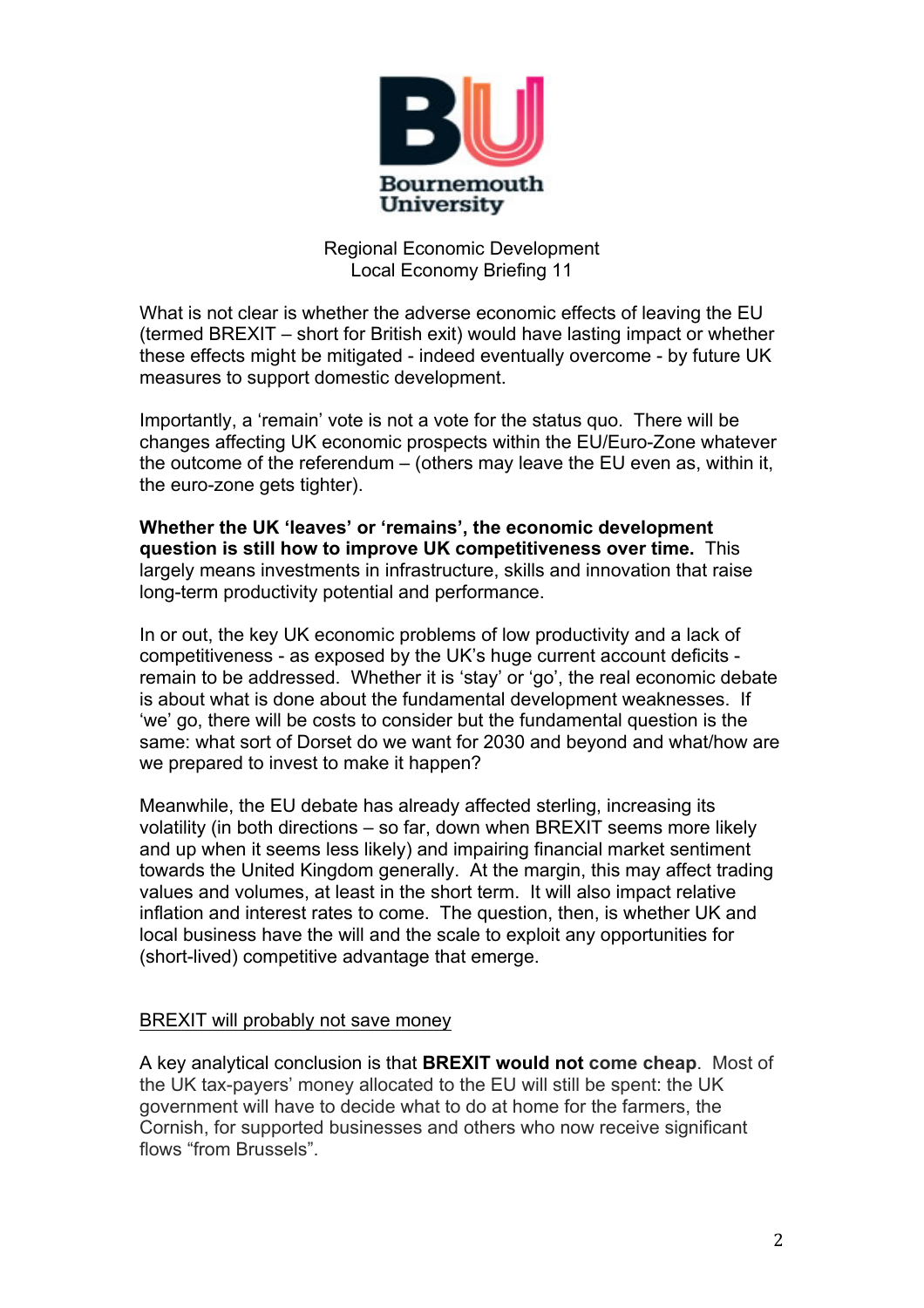

Then, there will be the costs of bilateral negotiation with the EU and all other trading partners around the world. Lawyers and accountants are going to do well from re-writing a vast array of contracts for government and business and plenty of civil servants (returners from Brussels?) and other administrators will

be needed to advise on, and to make, all the changes. The UK will not fill up its fiscal hole by leaving the EU.

Trade negotiations always take longer than expected & tend to produce suboptimal solutions based on compromise

Judging by other recent trade negotiations, it could easily take 5-10 years to extract the UK from current contracts and processes and to replace them with new ones, especially as many existing commitments to the EU run until 2020 anyway. The uncertainty in the mean time is bad for trade growth.

Moreover, **we cannot assume that all partners (in and out of EU) will be willing and able to negotiate straightaway**. Will the United Kingdom be given the kind of priority it might like and will it be offered the most favourable terms (as might be expected as part of the EU trading block)? For example, as President Obama iterated when in the United Kingdom recently, US trade representatives will be much more interested in settling (or not) the proposed cross Pacific and US-EU trade deals than they will be in starting any talks with the UK alone<sup>2</sup>. The same arguments imply even more to other trading blocs and emerging markets, including the BRICs.

Meanwhile, the insidious side effects of continental trade preferences and prejudices will be free to work against UK companies and workers. (Why would EU representatives consider UK business needs unless they happen to coincide with those of their own constituents? Why would continental businesses and politicians not try to push negotiations towards outcomes that favour their own competitiveness over ours?)

Indeed, exclusion of UK representatives from EU panels on trade, products and services to do with rules and regulations, specifications and technologies, at the very least, might move things away from preferred UK standards. UK

 

<sup>&</sup>lt;sup>2</sup> There will be inevitable delays whilst President Trump or Clinton or anyone else who takes the Oval Office puts their team in place and, with the new Congress, decides priorities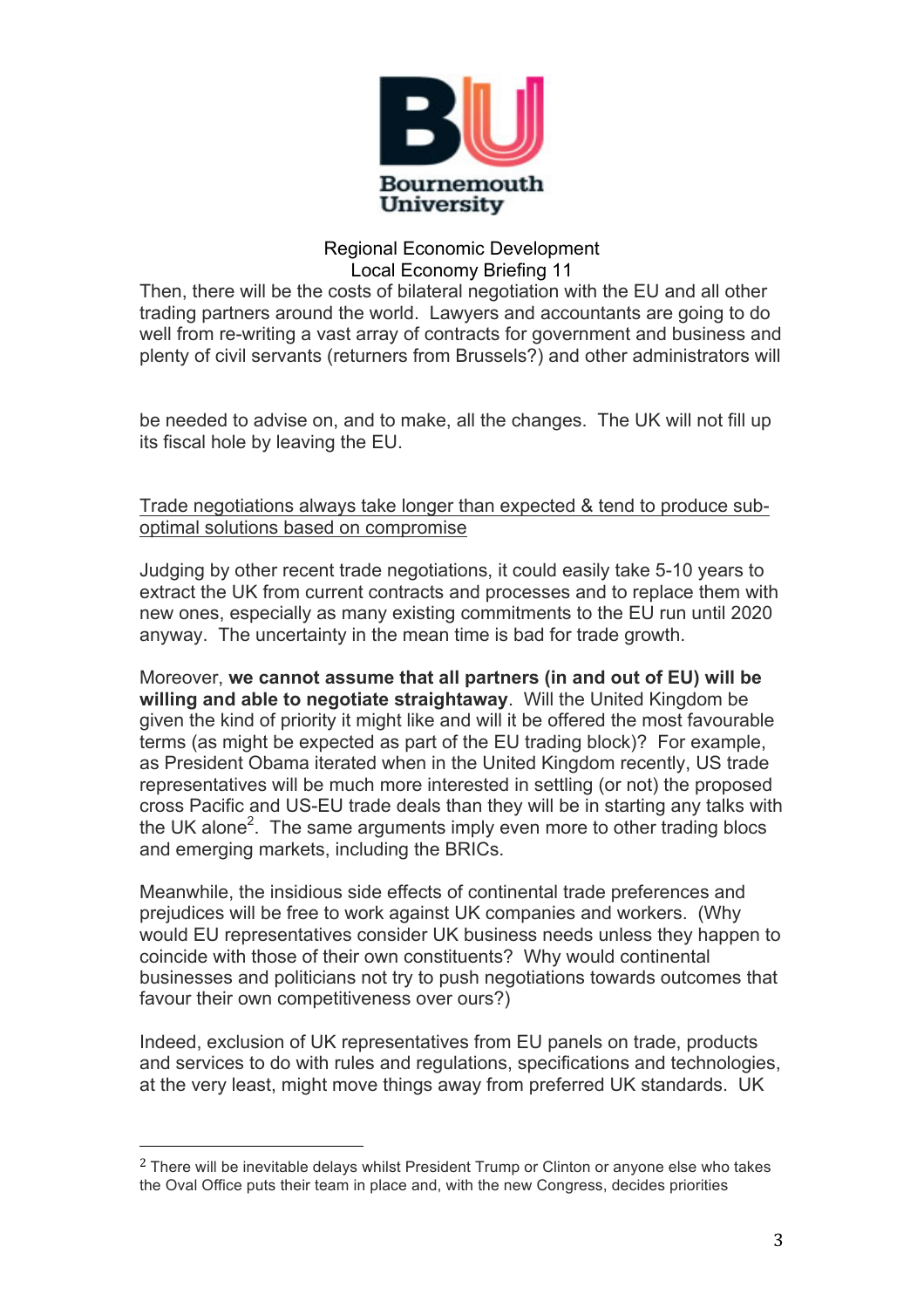

trade competitiveness, already inadequate, is unlikely to benefit from BREXIT for the foreseeable future even if positive outcomes are achieved eventually.

Investment will tend to be lower than the baseline

**Investment is likely to fall with BREXIT.** At present, major academic, scientific, technical, and industrial research budgets are often allocated and used across Europe. In this world, UK institutions (including Universities) often punch above their weight. This will be harder to do after an exit poll.

Then, if you are a foreign-owned, UK-based multinational, faced with the uncertainty as to the eventual effects of a 'leave' vote and what it might mean for your business, at the very least, you will:

- Wait and see delay or cancel current investment plans and/or
- Re-direct investment to facilities still likely to be in the EU or in low-cost centres elsewhere - and/or, at worst, eventually
- Close UK operations and supply EU/UK markets from elsewhere. As foreign direct investment softens, all this is bad for UK investment, exports, productivity and jobs.

Equally important is the wider effect on **foreign direct investment**. Fewer firms will see the UK as the place from which to serve European markets and some of those who have, or would have, moved here from Europe because of the English language, more flexible labour markets, lower taxes and overall business friendly environment, will re-direct towards key markets, viz Germany et al.

These reactions mean less spending in the economy, lower output and fewer jobs, lower productivity and worse competitiveness. Living standards will be lower than they might otherwise have been.

Even purely domestically orientated firms and consumers, facing uncertainties about the future prospects generally, may delay expenditure plans, weakening growth. Moreover, UK borrowing costs (interest rates) and sterling volatility will rise, especially if expectations about future UK inflation increase above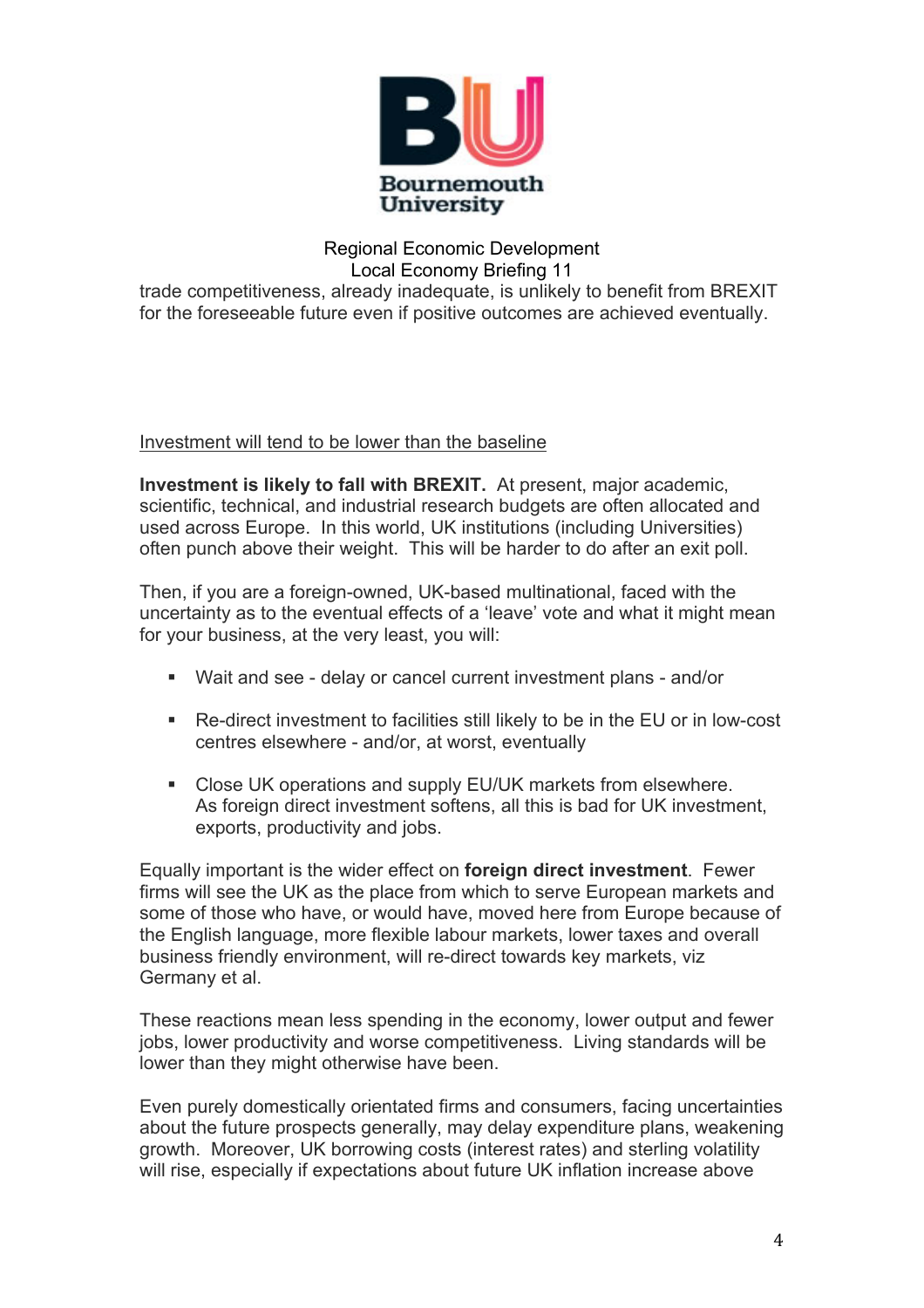

the continental norm, as they did in the 1970s. Also, fiscal management and public borrowing could be disrupted, at least for a while.

Uncertainty and the creation of barriers to exchange damage the wealth creation process by reducing investment from trend and over the cycle, at least until all the new policy/trade arrangements are resolved and activated.

#### Labour markets will be softer and migration uncertain

If the UK leaves the EU, some workers will face a **potentially more restricted labour market** and adverse skills environment. Job creation will be muted by the overall relative reduction in output and investment.

It is more debateable as to how net migration flows will be affected – that depends on what an 'out UK' chooses to do on border controls and working/residence visas, as well as how the EU 'retaliates'. The message here is that the more we restrict access, the less likely we will get favourable trading relationships from our neighbours. The extent to which that is a 'tradeoff worth making' is a political as much as an economic decision.

Generally, however, the continental/global opportunities for UK talent and domestic business access to external talent may be more constrained, at least as long as the period of adjustment to the new reality persists.

#### The long run is a 'known unknown' for the voters

In the long run, **it is quite feasible for a positive relationship to arise between an "outside UK" and an "ever closer EU" (or at least more integrated Eurozone) and other parts of the global trading world.** By 2030, no economist, let alone politician, can say whether we will be better or worse off 'in' or 'out' of the EU.

All we can say is that the economy will be different and there will be winners and losers: some workers/households and some businesses/sectors will face worse prospects and some might get better ones. Inventors, innovators and entrepreneurs will still exist. They will adjust to the new realities and emerging incentives and act. There is no reason to be pessimistic about the inherent creativity of human beings in the economy.

#### Local concern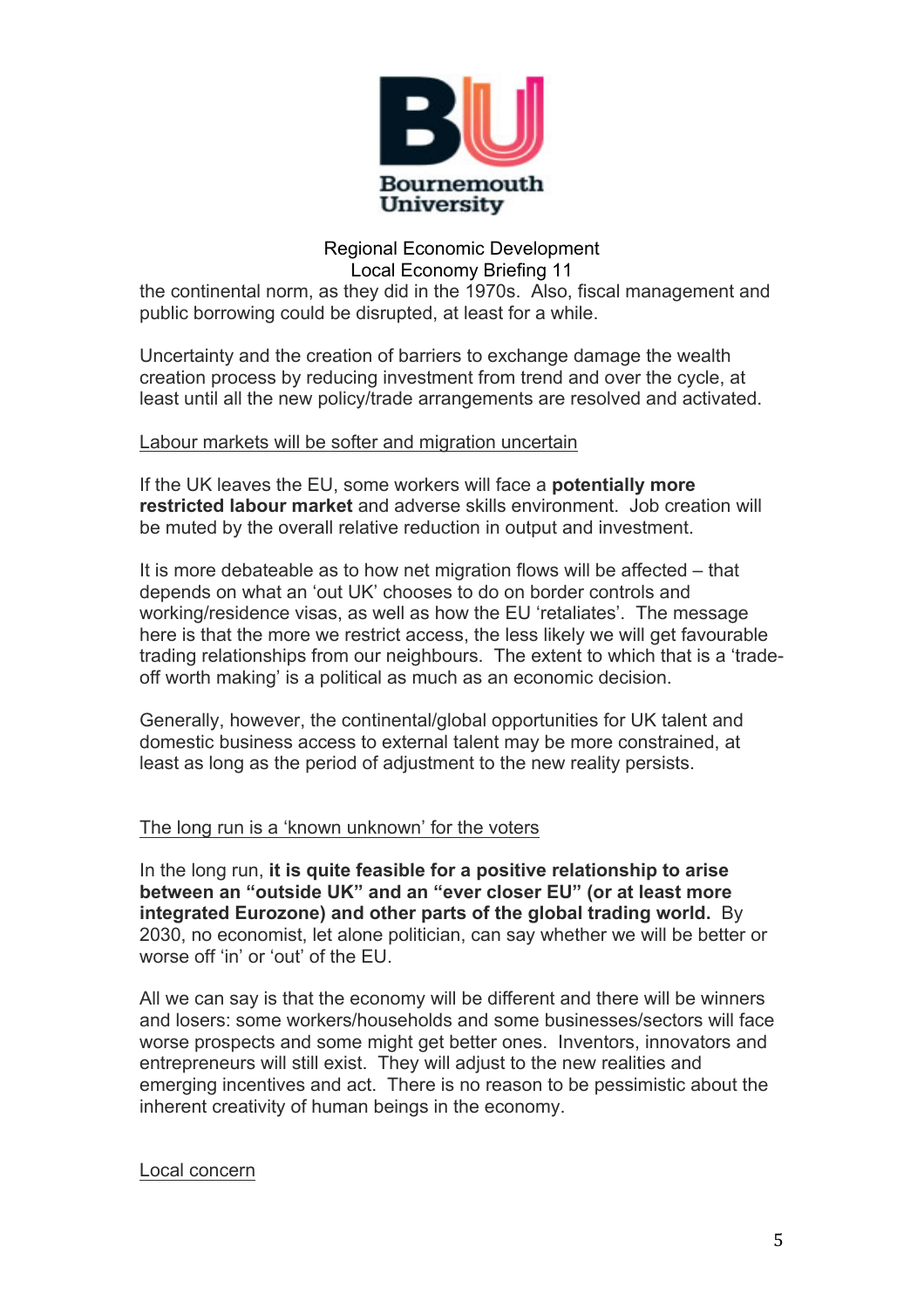

Nevertheless, there has to be **some concern for Dorset's key export industries**, such as aerospace (what happens to Airbus' productive structure and supply chains over time – will French and German bosses in Toulouse change patterns of productive location and buying?), marine (what happens to

foreign owners' decision-making with regard to the spatial placement of future investment?) and other engineering.

Moreover, how will financial and other high value services (who can site many activities almost anywhere in a global, digital world) respond to changes in market access driven by the prospect of different requirements and rules, for example, between Frankfurt-Paris and London?

As European attitudes and confidences shift, there will be unpredictable effects on the local 'visitor' economy, retailers and, indeed, the student population, particularly if sterling moves adversely. Will Dutch holidaymakers still want to visit SW England and will Dorset holidaymakers still want to visit the Continent? Will BREXIT affect Far Eastern demand for an English-based education in England or is it irrelevant?

#### **Conclusions**

**Some of the main economic effects of BREXIT will occur through shortterm decisions about trade and investment, but there will also be longterm effects as demand patterns and productive and trading structures adjust.**

In the years after a 'leave' vote – possibly over a decade or more, increased uncertainty will cause the Dorset economy to have less, than it might otherwise have seen, output, jobs and incomes.

This is not to judge that BREXIT is right or wrong, per se, as a political or social choice. It is just to acknowledge that the economics is clear - it is not a cost or risk free option.

But, then, neither is 'remain'. Even after a vote to stay, there are bound to be 'unforeseen' consequences, as the EU, and the EZ within it, changes. If the UK votes to 'remain', it still has to deal with the German/EZ desire to forge an integrated core based on tight policy rules and regulations – arguably distinct